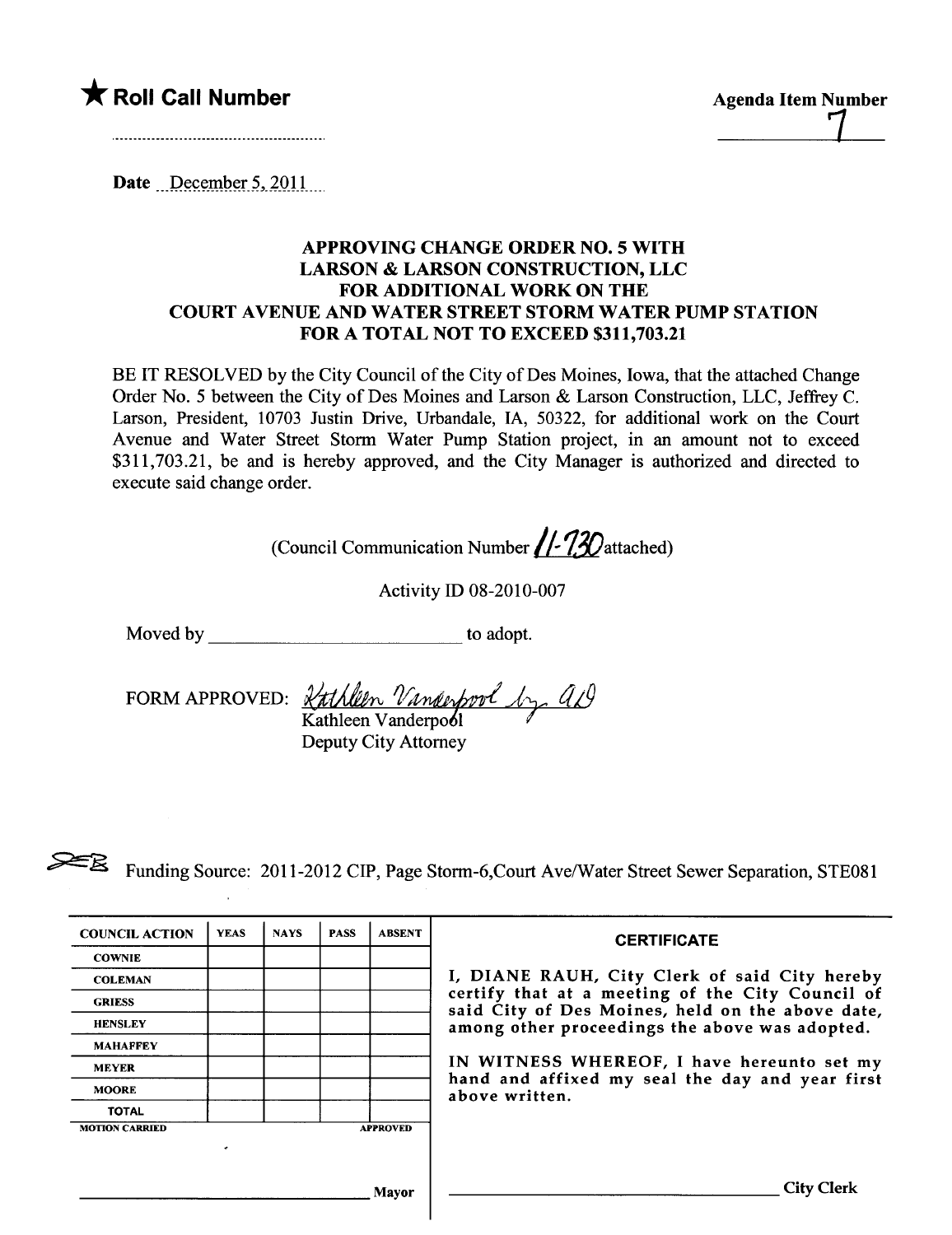#### ENGINEERING DEPARTMENT CITY OF DES MOINES, IOWA



 $\mathcal{U}$ 

#### CHANGE ORDER AGREEMENT NO.5

Date: November 18, 2011 **INITIATED BY:** City

Contractor: Larson & Larson Construction LLC

Project: Court Avenue & Water Street Storm Water Pump Station

ACtivity ID: 08-2010-007

## DESCRIPTION OF CHANGE ORDER AND PURPOSE

The construction contract required the contractor to bore a 66-inch diameter concrete pipe from the northwest corner of Court Avenue and Water Street to the proposed pump station. During the boring operation of the storm sewer, a 60-inch brick sanitary sewer collapsed and the sewage infiltrated into the storm sewer. The brick sewer was originally constructed in the 1890's and still in use. The contractor repaired the collapsed 60-inch sanitary sewer. The repair of the sanitary sewer was complicated by the fact the sewer flow had to be pumped and bypassed around the collapse in order to perform the repair. The repair was also affected by the numerous utilties in the proximity of the sewer collapse.

# SETTLEMENT FOR COST OF CHANGED WORK

## B. ITEMS FOR WHICH CONTRACT UNIT PRICES ARE NOT ESTABLISHED:

 $\mathcal{F}(\mathcal{F})$  , and  $\mathcal{F}(\mathcal{F})$ 

| <b>SETTLEMENT FOR COST OF CHANGED WORK</b>                   |                   |                   |               |  |  |  |  |
|--------------------------------------------------------------|-------------------|-------------------|---------------|--|--|--|--|
| B. ITEMS FOR WHICH CONTRACT UNIT PRICES ARE NOT ESTABLISHED: |                   |                   |               |  |  |  |  |
| <b>DESCRIPTION</b><br><b>ITEM</b>                            | <b>UNITS</b>      | <b>UNIT PRICE</b> | <b>AMOUNT</b> |  |  |  |  |
| 5.01 Emergency Sewer Collapse Repair                         | 1.0000 LS         | \$311,703.21      | \$311,703.21  |  |  |  |  |
|                                                              | NET CHANGE PART B |                   | \$311,703.21] |  |  |  |  |
|                                                              |                   |                   |               |  |  |  |  |
|                                                              |                   | <b>TOTAL</b>      | \$311,703.21  |  |  |  |  |